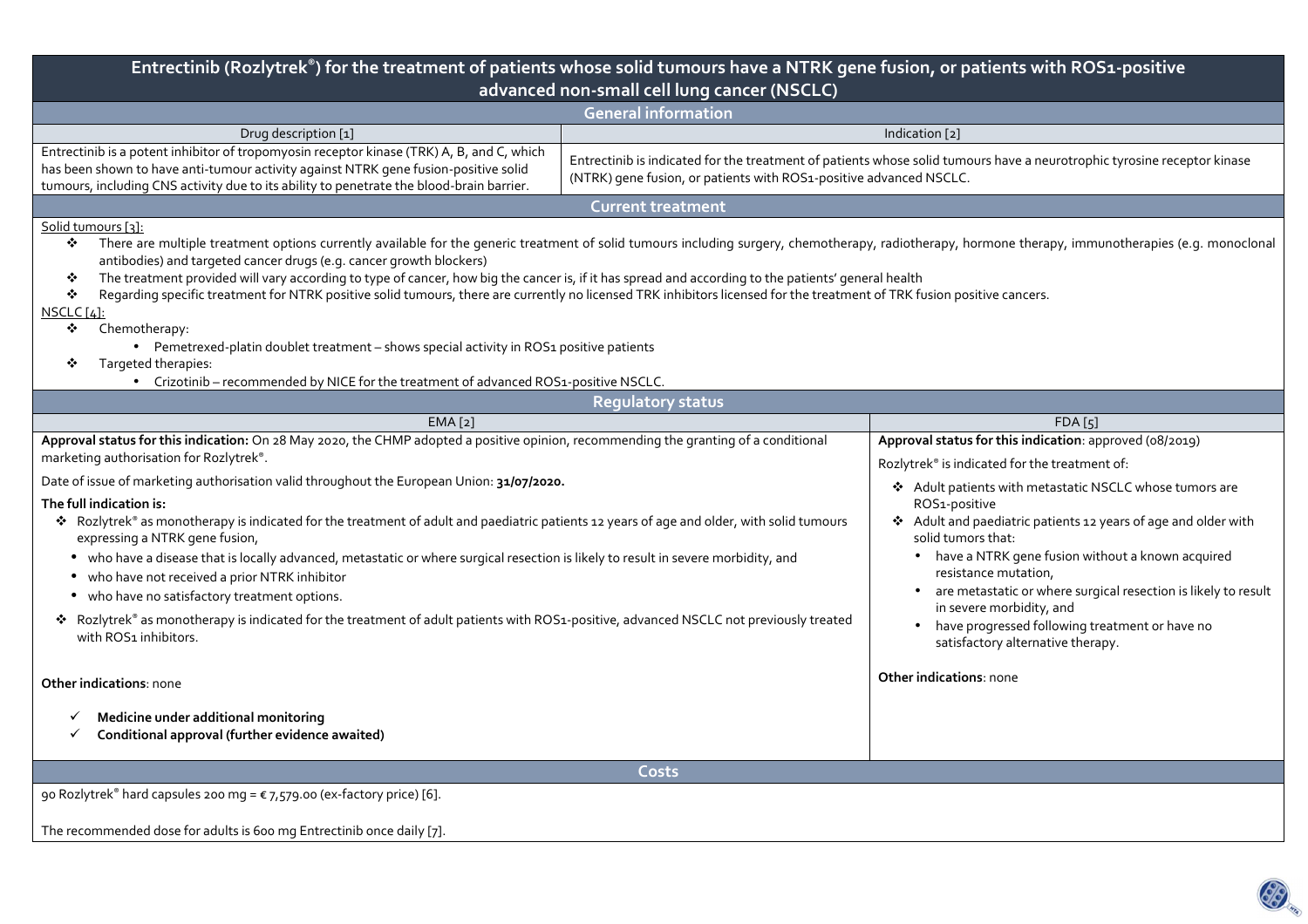## **Special warnings and precautions for use [7]**

- ❖ Efficacy across tumour types:<br>The finite finite set of the finite set of the finite set of the finite set of the set of the set of the set o
	- The benefit of entrectinib has been established in single-arm trials encompassing a relatively small sample of patients whose tumours exhibit NTRK gene fusions.
	- Favourable effects of Rozlytrek have been shown based on overall response rate and response duration in a limited number of tumour types. The effect may be quantitatively different depending on tumour type, as well as on concomitant genomic alterations.
	- For these reasons, entrectinib should only be used if there are no satisfactory treatment options (i.e., for which clinical benefit has not been established, or where such treatment options have been exhausted).
- ❖ Cognitive disorders:
	- Cognitive disorders, including confusion, mental status changes, memory impairment, and hallucinations, were reported in clinical trials with entrectinib.
	- •Patients over the age of 65 years experienced a higher incidence of these events than younger patients.
	- •Patients should be monitored for signs of cognitive changes. Based on the severity of cognitive disorders, entrectinib treatment should be modified (see product information).
	- $\bullet$ Patients should be counselled on the potential for cognitive changes with entrectinib treatment.
	- •Patients should be instructed not to drive or use machines until symptoms resolve if they experience cognitive disorders.
- $\mathcal{L}_{\mathcal{C}}$  Fractures:
	- $\bullet$  Fractures have been reported in 21.9% (7/32) paediatric patients treated with entrectinib in clinical trials. Bone fractures were reported in patients less than 12 years of age and were localised in the lower extremity (with a predilection for hip, femur and tibia).
	- Patients with signs or symptoms of fractures (e.g., pain, abnormal gait, changes in mobility, deformity) should be evaluated promptly.
- ❖ Hyperuricemia:
	- •Hyperuricemia has been observed in patients treated with entrectinib.
	- •Serum uric acid levels should be assessed prior to initiating entrectinib and periodically during treatment.
	- •Patients should be monitored for signs and symptoms of hyperuricemia.
	- •Treatment with urate-lowering medicinal products should be initiated as clinically indicated and entrectinib withheld for signs and symptoms of hyperuricemia.
	- •Entrectinib dose should be modified based on severity (see product information).
- ❖ Congestive heart failure (CHF):
	- •CHF has been reported across clinical trials with Entrectinib. These reactions were observed in patients with or without a history of cardiac disease and resolved upon treatment with diuretics and/or entrectinib dose reduction/interruption.
	- •For patients with symptoms or known risk factors of CHF, left ventricular ejection fraction (LVEF) should be assessed prior to initiation of entrectinib treatment.
	- •Patients receiving entrectinib should be carefully monitored and those with clinical signs and symptoms of CHF, including shortness of breath or oedema, should be evaluated and treated as clinically appropriate.
	- •Based on the severity of CHF, entrectinib treatment should be modified (see product information).
- ❖ QTc interval prolongation:
	- QTc interval prolongation has been observed in patients treated with entrectinib in clinical trials.
	- $\bullet$  Use of entrectinib should be avoided in patients with a baseline QTc interval longer than 450 ms, in patients with congenital long QTc syndrome, and in patients taking medicinal products that are known to prolong the QTc interval.
	- • Entrectinib should be avoided in patients with electrolyte imbalances or significant cardiac disease, including recent myocardial infarction, CHF, unstable angina, and bradyarrhythmias . If in the opinion of the treating physician, the potential benefits of entrectinib in a patient with any of these conditions outweigh the potential risks, additional monitoring should be performed and a specialist consultation should be considered.
	- • Assessment of ECG and electrolytes at baseline and after 1 month of treatment with entrectinib are recommended. Periodic monitoring of ECGs and electrolytes as clinically indicated throughout entrectinib treatment, are also recommended.
	- •Based on the severity of QTc prolongation, entrectinib treatment should be modified (see product information).
- ❖ Women of childbearing potential:

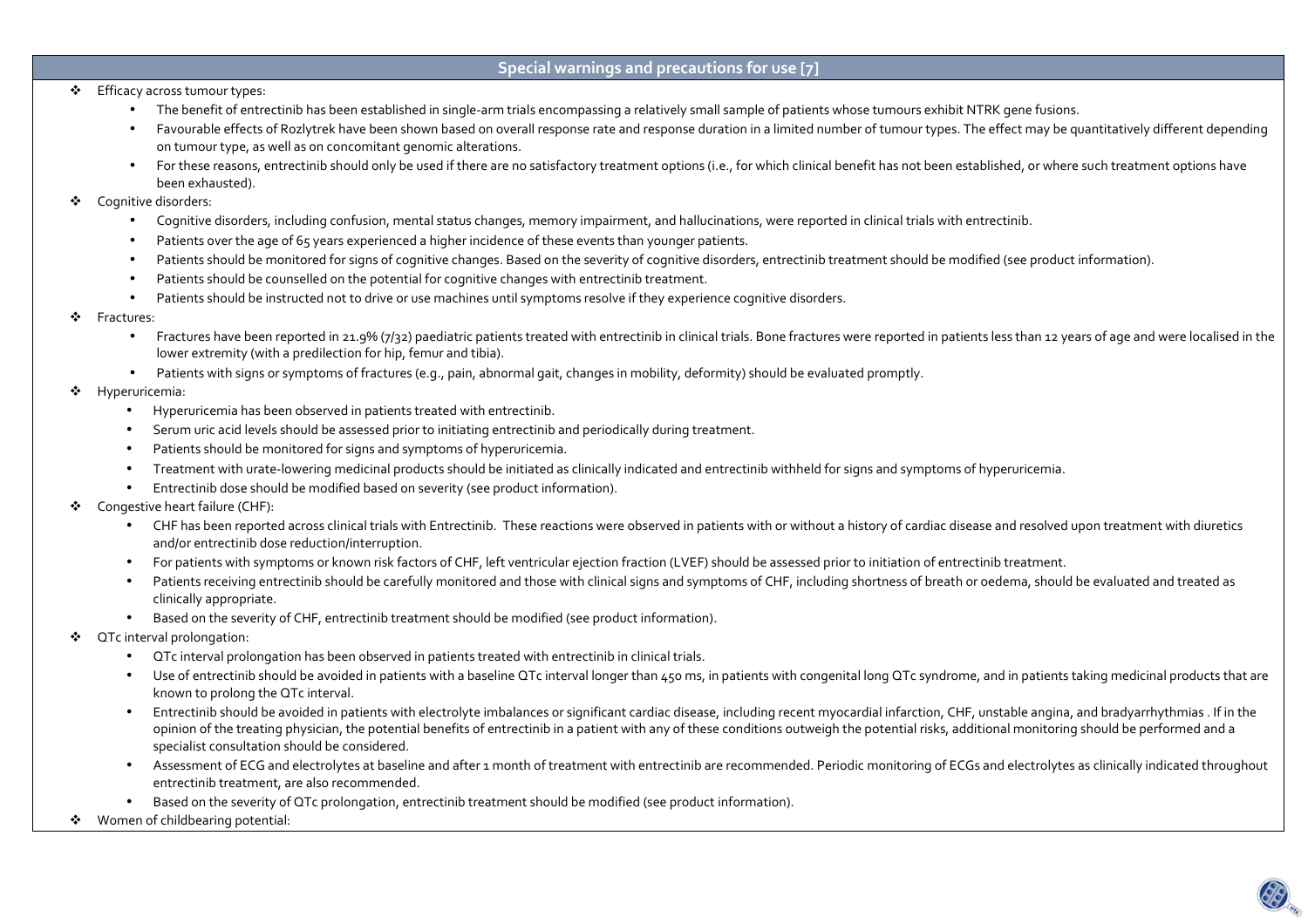- •Entrectinib may cause foetal harm when administered to a pregnant woman.
- •Women of childbearing potential must use highly effective contraception methods during treatment and up to 5 weeks after the last dose of entrectinib.
- •Male patients with female partners of childbearing potential must use highly effective contraceptive methods during treatment with entrectinib and for 3 months after the last dose.

## $\mathcal{L}_{\mathcal{C}}$ Drug interactions:

- •Co-administration of entrectinib with a strong or moderate CYP3A inhibitor increases entrectinib plasma concentrations, which could increase the frequency or severity of adverse reactions.
- •In adult and paediatric patients 12 years and older, co-administration of entrectinib with a strong or moderate CYP3A inhibitor should be avoided.
- •For adult patients, if co-administration is unavoidable, the entrectinib dose should be reduced.
- •During treatment with entrectinib, the consumption of grapefruit and grapefruit products should be avoided.
- •Co-administration of entrectinib with a strong or moderate CYP3A or P-gp inducer decreases entrectinib plasma concentrations, which may reduce efficacy of entrectinib, and should be avoided.
- $\bullet$  Lactose intolerance:
	- •Entrectinib contains lactose. Patients with rare hereditary problems of galactose intolerance, total lactase deficiency or glucose-galactose malabsorption should not take this medicinal product.
- $\frac{1}{2}$ Sunset yellow FCF (E110):
	- •Rozlytrek® 200 mg hard capsules contain sunset yellow FCF (E110), which may cause allergic reactions.

| Study characteristics [1, 8]                                                                                                                                                                                                                                                                                            |                           |                                                                                 |                   |  |                                                                                                                                                                                                                                                                                                                                                                                                                                                                                                                                                                                                                         |                                                             |                         |                                    |                     |  |  |
|-------------------------------------------------------------------------------------------------------------------------------------------------------------------------------------------------------------------------------------------------------------------------------------------------------------------------|---------------------------|---------------------------------------------------------------------------------|-------------------|--|-------------------------------------------------------------------------------------------------------------------------------------------------------------------------------------------------------------------------------------------------------------------------------------------------------------------------------------------------------------------------------------------------------------------------------------------------------------------------------------------------------------------------------------------------------------------------------------------------------------------------|-------------------------------------------------------------|-------------------------|------------------------------------|---------------------|--|--|
| Trial name                                                                                                                                                                                                                                                                                                              | $\sqrt{n}$                | Intervention (I)                                                                | Comparator<br>(C) |  | Co-primary PEs                                                                                                                                                                                                                                                                                                                                                                                                                                                                                                                                                                                                          | Characteristics                                             | <b>Biomarker</b>        | Funding                            | Publication(s)      |  |  |
| NCT02097810 (STARTRK-1)<br>and NCT02568267 (STARTRK-<br>2)<br>and EudraCT 2012-000148-88<br>(ALKA-372-001)                                                                                                                                                                                                              | 54<br>$[1]^1$ ,<br>53 [8] | entrectinib orally at a<br>dose of at least 600 mg<br>once per day in a capsule |                   |  | Proportion of patients with an<br>objective response<br>+ duration of response                                                                                                                                                                                                                                                                                                                                                                                                                                                                                                                                          | integrated analysis of<br>three open-label phase 1-2 trials | NTRK fusion<br>positive | Ignyta/<br>F Hoffmann-<br>La Roche | <b>Link</b><br>Link |  |  |
|                                                                                                                                                                                                                                                                                                                         |                           | <b>Efficacy</b> [1]                                                             |                   |  | Safety <sup>2</sup> [1]                                                                                                                                                                                                                                                                                                                                                                                                                                                                                                                                                                                                 |                                                             |                         |                                    |                     |  |  |
| Objective response: n=31/54 (57%; 95% CI 43.2-70.8)<br>Complete response: n=4/54 (7%)<br>Partial response: n=27/54 (50%)<br>Stable disease: n=9/54 (17%)<br>Median duration of response: 10 months (95% CI 7.1 to not estimable)                                                                                        |                           |                                                                                 |                   |  | Grade ≥3 AEs: most common treatment-related AEs in both safety populations were<br>increased weight: n=7/68 (10%) in the NTRK fusion-positive safety population and n=18/355 (5%) in the<br>overall safety-evaluable population) and<br>anaemia in n=8/68 (12%) and n=16/355 (5%), respectively<br>Treatment-related SAEs: reported in n=7/68 (10%) patients in the NTRK fusion-positive and in n=30/355 (9%) in the<br>overall safety population<br>Treatment-related deaths: none<br>Discontinuation <sup>3</sup> : 3/68 (4%) in the NTRK fusion-positive population and 14/355 (4%) in the overall safety population |                                                             |                         |                                    |                     |  |  |
| <b>Efficacy</b> [8]                                                                                                                                                                                                                                                                                                     |                           |                                                                                 |                   |  | Safety [8]                                                                                                                                                                                                                                                                                                                                                                                                                                                                                                                                                                                                              |                                                             |                         |                                    |                     |  |  |
| Objective response (in the efficacy-evaluable population): n=41/53 (77%; 95% CI 64-88)<br>Complete response: n=3/53 (6%)<br>Partial response: n=38/53 (72%)<br>Stable disease: n=1/53 (2%)<br>Median duration of response (in the overall integrated efficacy-evaluable population): 24.6<br>months (95% CI 11.4-34.8). |                           |                                                                                 |                   |  | AEs: 59% of treatment-related AEs were grade 1 or 2<br>Grade 3 treatment-related AEs: n=41/134 (31%)<br>Grade 4 treatment-related AEs: n=5/134 (4%)<br>Serious treatment-related AEs: n=15/134 (11%)<br>Deaths due to AEs: none                                                                                                                                                                                                                                                                                                                                                                                         |                                                             |                         |                                    |                     |  |  |

 $^{\rm 1}$  Ten tumour types were treated (with at least 19 distinct histologies represented)

<sup>&</sup>lt;sup>2</sup> The safety analysis included two safety populations: the NTRK fusion-positive safety-evaluable population (68 patients from STARTRK-1, STARTRK-2, and ALKA-372-001 who received at least one dose of entrectinib) and the overall safety-evaluable population (355 patients), which included patients from the phase 1 STARTRK-NG study with any tumour type and gene rearrangement who received at least one dose of entrectinib. 3 discontinuation due to treatment-related AE(s)